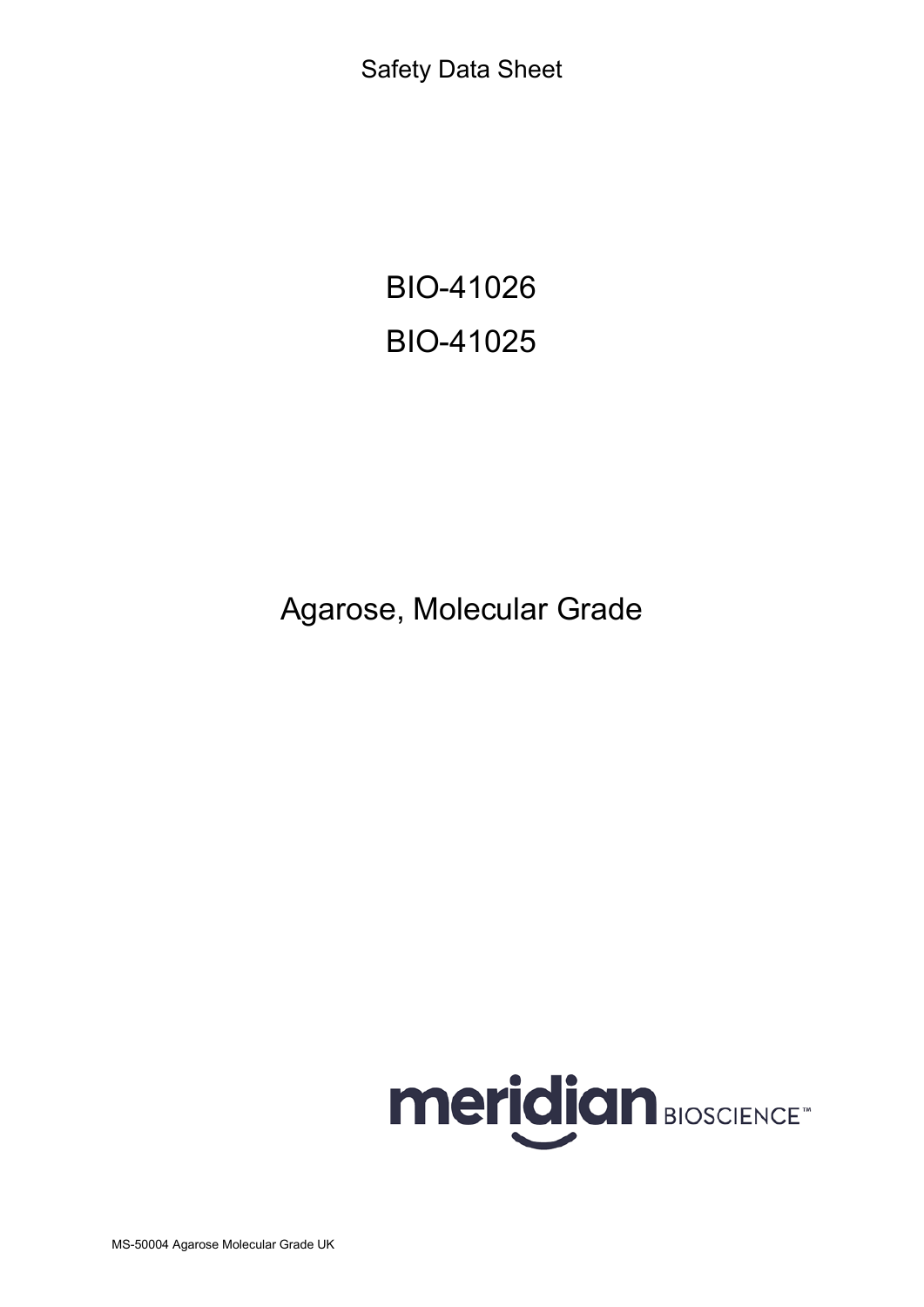

## **Safety Data Sheet**

according to Regulation (EC) No. 1907/2006 (REACH) with its amendment Regulation (EU) 2015/830 Date of original issue: 20/07/2020 Current revision: 20/07/2020 Version 1.0 Supersedes: None

|       | SECTION 1: Identification of the substance/mixture and of the company/undertaking |                                                                  |  |
|-------|-----------------------------------------------------------------------------------|------------------------------------------------------------------|--|
| 1.1   | <b>Product identifier</b>                                                         |                                                                  |  |
|       | Product form:                                                                     | Substance                                                        |  |
|       | Product name:                                                                     | Agarose, Molecular Grade                                         |  |
|       | CAS No.:                                                                          | 9012-36-6                                                        |  |
|       | EC No.:                                                                           | 232-731-8                                                        |  |
|       | <b>REACH No.:</b>                                                                 | A registration number is not available for this substance as the |  |
|       |                                                                                   | substance or its uses are exempted from registration, the annual |  |
|       |                                                                                   | tonnage does not require a registration or the registration is   |  |
|       |                                                                                   | envisaged for a later registration deadline.                     |  |
| $1.2$ | Relevant identified uses of the substance or mixture and uses advised against     |                                                                  |  |
|       | <b>Relevant identified uses:</b>                                                  | Product for analytical use                                       |  |
|       | Uses advised against:                                                             | Not described                                                    |  |
| 1.3   | Details of the supplier of the safety data sheet                                  |                                                                  |  |
|       | Bioline Reagents Ltd, part of Meridian Bioscience                                 |                                                                  |  |
|       | Humber Road                                                                       | Phone: +44 (0)20 8830 5300                                       |  |
|       | London                                                                            | Fax: +44 (0)20 8452 2822                                         |  |
|       | NW2 6EW                                                                           | E-mail: mbi.tech@meridianlifescience.com                         |  |
|       | United Kingdom                                                                    |                                                                  |  |
| 1.4   | <b>Emergency telephone number</b>                                                 |                                                                  |  |
|       | Emergency number:                                                                 | +44 (0)1865 407 333 - English speaking (24 hours, 7 days)        |  |
|       | Contact:                                                                          | CareChem 24                                                      |  |
|       | <b>SECTION 2: Hazards identification</b>                                          |                                                                  |  |
| 2.1   | <b>Classification of the substance or mixture</b>                                 |                                                                  |  |
|       | Agarose, Molecular Grade                                                          |                                                                  |  |
|       | Classification according to Regulation (EC) No 1272/2008                          |                                                                  |  |
|       |                                                                                   |                                                                  |  |
|       | Not a hazardous substance or mixture                                              |                                                                  |  |
|       | <b>Label elements</b>                                                             |                                                                  |  |
|       | Agarose, Molecular Grade                                                          |                                                                  |  |
|       | Labelling according Regulation (EC) No 1272/2008                                  |                                                                  |  |
| 2.2   | Not a hazardous substance or mixture                                              |                                                                  |  |
|       | Hazard Statements (CLP)                                                           | Precautionary Statements (CLP)                                   |  |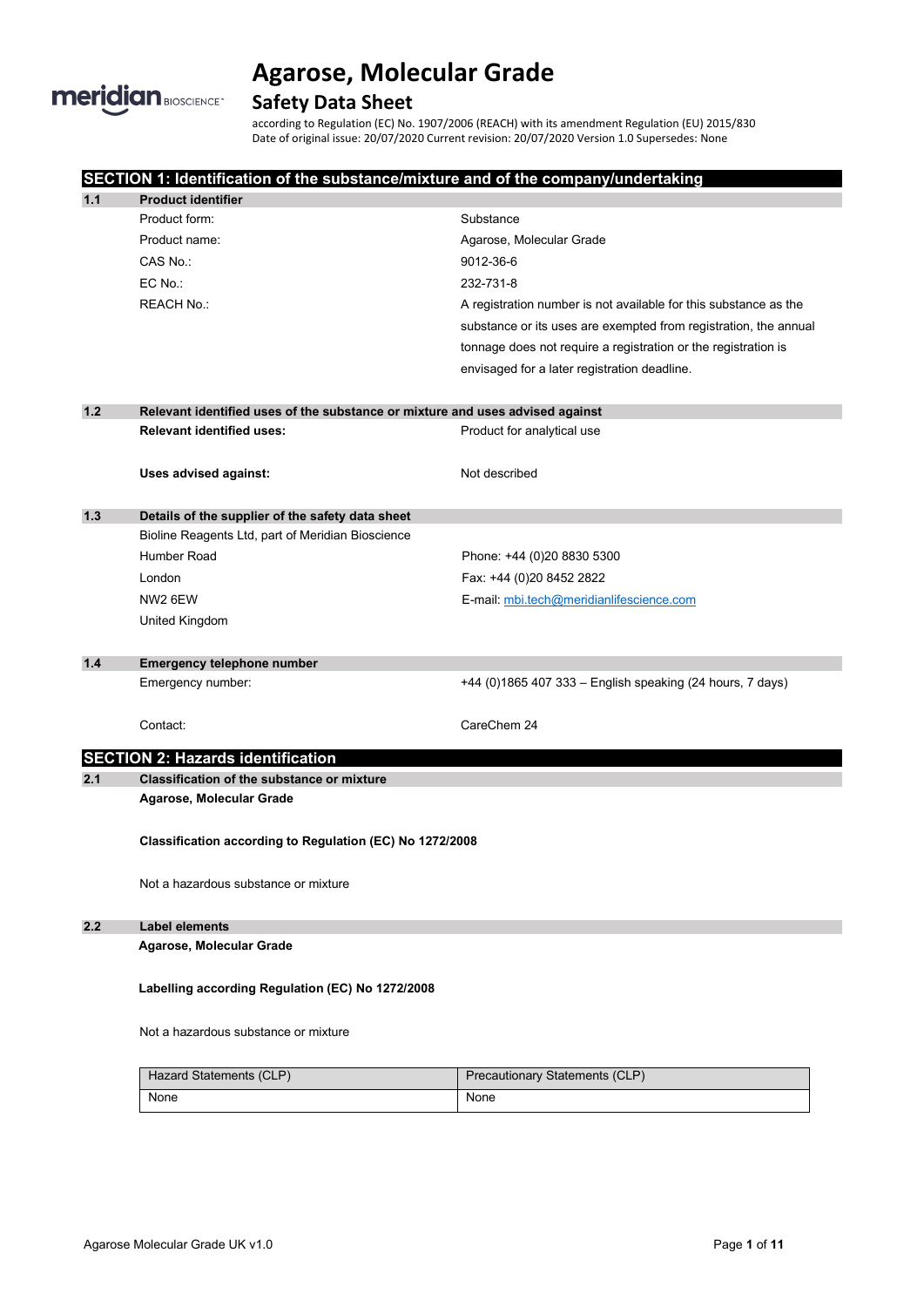

## **Safety Data Sheet**

according to Regulation (EC) No. 1907/2006 (REACH) with its amendment Regulation (EU) 2015/830 Date of original issue: 20/07/2020 Current revision: 20/07/2020 Version 1.0 Supersedes: None

### **2.3 Other hazards**

#### **Possible hazards from physicochemical properties:**

Some hazards associated with individual components of this mixture are not relevant because the substances are present in concentrations below the GHS cut-off levels, change of physical state or because the mixture/ solution is buffered to pH 4-9 (see GHS Directive 1272/2008/EC Annex I, chapter 3.2.3.1.2.).

This substance/mixture contains no components considered to be either persistent, bioaccumulative and toxic (PBT), or very persistent and very bioaccumulative (vPvB) at levels of 0.1% or higher.

### **SECTION 3: Composition/information on ingredients**

### **3.1/3.2 Substance or Mixture**

#### **Agarose, Molecular Grade**

| Name, synonyms and | <b>Product Identifier</b> | Composition | Classification according to |
|--------------------|---------------------------|-------------|-----------------------------|
| formulae           |                           |             | Regulation (EC) No.         |
|                    |                           |             | 1272/2008 (CLP)             |
| N/A                | N/A                       | N/A         | N/A                         |

This mixture does not contain any substances to be mentioned according to the criteria of section 3.2 of REACH annex II

### **3.3 Remarks**

List of H, EUR and P phrases: see section 16

### **SECTION 4: First aid measures**

**4.1 Description of first aid measures**

| First-aid measures general            | If necessary consult a physician. Show this safety data sheet to the medical   |  |
|---------------------------------------|--------------------------------------------------------------------------------|--|
|                                       | professional in attendance.                                                    |  |
| First-aid measures after inhalation   | Remove to fresh air, keep the patient warm and provide resuscitation if        |  |
|                                       | necessary. If symptoms develop, obtain medical attention.                      |  |
| First-aid measures after skin contact | Remove contaminated clothing. Rinse the affected skin or mucous                |  |
|                                       | membrane thoroughly under running water. (If possible) use soap.               |  |
| First-aid measures after eye contact  | After contact with the eyes rinse thoroughly with plenty of water for at least |  |
|                                       | 15 minutes with the eyelid wide open.                                          |  |
| First-aid measures after ingestion    | Do NOT induce vomiting. Never give anything by mouth to an unconscious         |  |
|                                       | person. Rinse mouth and drink plenty of water.                                 |  |

### **4.2 Most important symptoms and effects, both acute and delayed**

The most important known symptoms and effects are described in the labelling section 2.2 and/or in section 11 Not expected to present a significant hazard under anticipated conditions of normal use.

### **4.3 Indication of any immediate medical attention and special treatment needed**

No additional recommendations.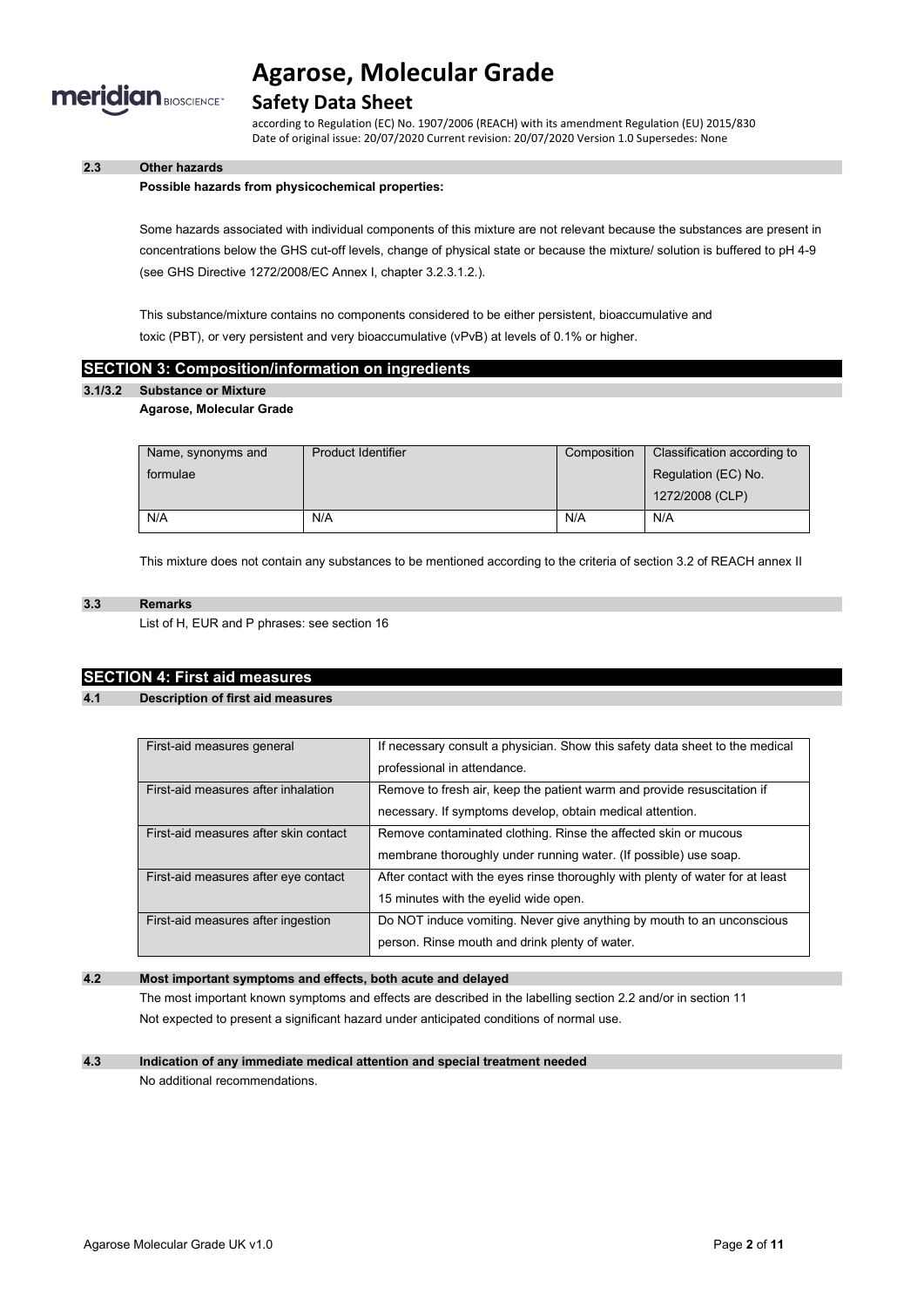

## **Safety Data Sheet**

according to Regulation (EC) No. 1907/2006 (REACH) with its amendment Regulation (EU) 2015/830 Date of original issue: 20/07/2020 Current revision: 20/07/2020 Version 1.0 Supersedes: None

## **SECTION 5: Firefighting measures**

#### **5.1 Extinguishing media**

Fire extinguishers appropriate to the fire classification, and, if applicable, a fire blanket must be available in a prominent location in the work area.

| Suitable extinguishing media   | All extinguishers like FOAM, WATER SPRAY, DRY POWDER, CARBON |
|--------------------------------|--------------------------------------------------------------|
|                                | DIOXIDE can be used.                                         |
| Unsuitable extinguishing media | None known.                                                  |

### **5.2 Special hazards arising from the substance or mixture**

| Fire Hazard                         | Not flammable. |
|-------------------------------------|----------------|
| Hazardous decomposition products in | Carbon oxides. |
| case of fire                        |                |

### **5.3 Advice for firefighters**

| Firefighting instructions      | Product package burns like paper or plastic.                                   |
|--------------------------------|--------------------------------------------------------------------------------|
|                                | Spray any vapours released with water.                                         |
|                                | Retain fire water where possible.                                              |
| Protection during firefighting | Protective breathing apparatus, independent of the ambient air (isolated       |
|                                | equipment), and sealed protective clothing is necessary in the event of large- |
|                                | scale formation of toxic substances.                                           |
|                                |                                                                                |

#### **5.4 Additional Information**

None.

## **SECTION 6: Accidental release measures**

### **6.1 Personal precautions, protective equipment and emergency procedures**

| For non-emergency personnel | Evacuate unnecessary personnel.                                            |
|-----------------------------|----------------------------------------------------------------------------|
|                             | Avoid generation of dust.                                                  |
|                             | Avoid breathing dust.                                                      |
|                             | Avoid contact with skin, eyes and clothing.                                |
|                             | Regular staff training is necessary, indicating hazards and precautions on |
|                             | the basis of operating instructions.                                       |
|                             | Restrictions on activity must be observed.                                 |
| For emergency responders    | Wear suitable protective equipment as defined in section 8.2               |
|                             | Prevent further leakage or spillage if safe to do so.                      |
|                             | Avoid release of materials into the environment.                           |

### **6.2 Environmental precautions**

Do not let product enter drains.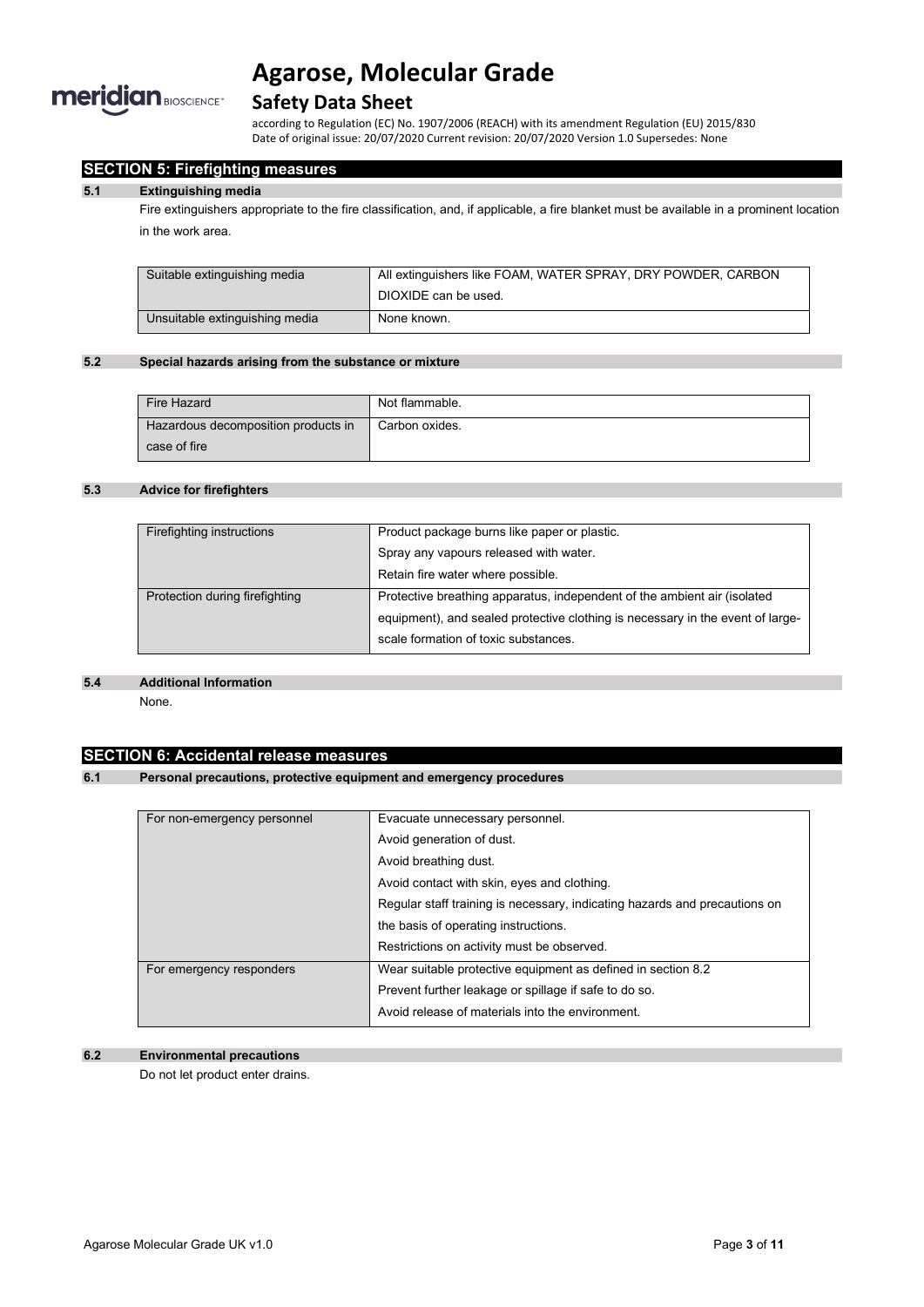

## **Safety Data Sheet**

according to Regulation (EC) No. 1907/2006 (REACH) with its amendment Regulation (EU) 2015/830 Date of original issue: 20/07/2020 Current revision: 20/07/2020 Version 1.0 Supersedes: None

### **6.3 Methods and material for containment and cleaning up**

| Small Scale release | Make use of general chemical spill kit or other absorbent material if in     |
|---------------------|------------------------------------------------------------------------------|
|                     | solution.                                                                    |
|                     | Carefully sweep up residual solids, avoiding generation of dust.             |
|                     | Clean any contaminated equipment and floors with plenty of water.            |
|                     | Collect small amounts of spilled material and dispose via appropriate        |
|                     | chemical waste stream.                                                       |
| Large Scale release | Bind any escaping liquid with inert absorbent material (sand, vermiculite or |
|                     | similar).                                                                    |
|                     | Carefully sweep up solids avoiding generation of dust, or make use of HEPA   |
|                     | filtered, intrinsically safe vacuum.                                         |
|                     | Collect contaminated materials and dispose in accordance to local            |
|                     | regulations for the disposal of hazardous chemicals.                         |

### **6.4 Reference to other sections**

SECTION 5.4: Additional fire precautions. SECTION 8: Exposure controls/personal protection. SECTION 13: Disposal considerations.

## **SECTION 7: Handling and storage**

## **7.1 Precautions for safe handling**

| Precautions for safe handling | Handling in accordance with the instructions supplied with the product. |
|-------------------------------|-------------------------------------------------------------------------|
|                               | Avoid formation of dust and aerosols.                                   |
|                               | Provide appropriate exhaust ventilation at places where dust is formed. |
|                               | Avoid inhalation of dust and aerosols.                                  |
|                               | Avoid contact with skin, eyes and clothing.                             |
| Hygiene measures              | Handle in accordance with good industrial hygiene and safety practice.  |
|                               | Take off contaminated clothing and wash before reuse.                   |
|                               | Wash hands and other exposed areas with mild soap and water before      |
|                               | eating, drinking or smoking and when leaving work.                      |
|                               |                                                                         |

### **7.2 Conditions for safe storage, including any incompatibilities**

| Storage conditions     | Keep only in the original container.                          |  |
|------------------------|---------------------------------------------------------------|--|
|                        | Store in a cool well ventilated place out of direct sunlight. |  |
|                        | Keep container closed when not in use.                        |  |
| Incompatible materials | Store separately from: Strong oxidizing agents.               |  |

#### **7.3 Specific end use(s)**

Apart from the uses mentioned in section 1.2 no other specific uses are stipulated.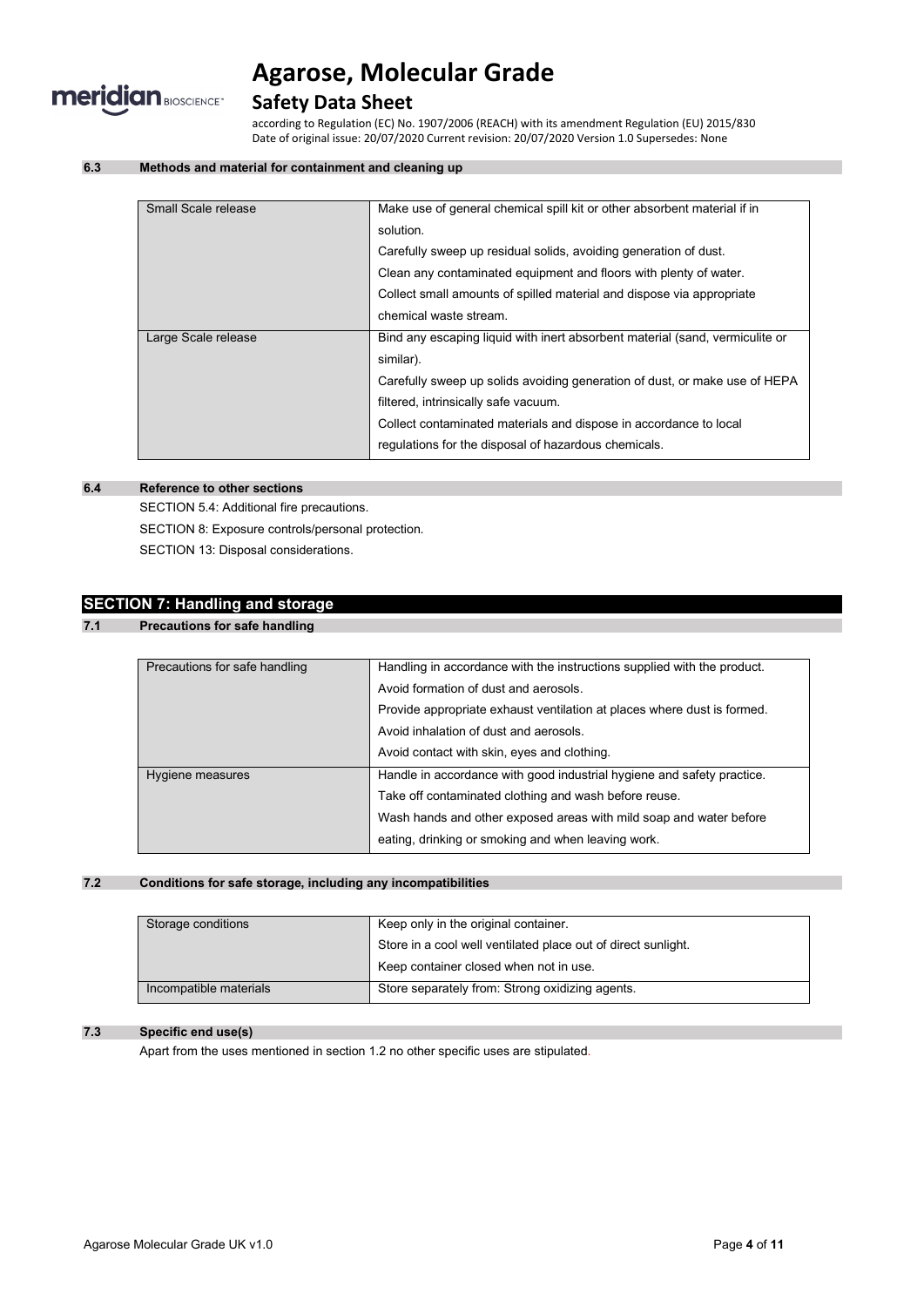

## **Safety Data Sheet**

according to Regulation (EC) No. 1907/2006 (REACH) with its amendment Regulation (EU) 2015/830 Date of original issue: 20/07/2020 Current revision: 20/07/2020 Version 1.0 Supersedes: None

## **SECTION 8: Exposure controls/personal protection**

### **8.1 Control parameters**

| Agarose, Molecular Grade |                               |                                          |  |
|--------------------------|-------------------------------|------------------------------------------|--|
| United Kingdom           | WEL TWA (mg/m <sup>3</sup> )  | N/A                                      |  |
| United Kingdom           | WEL TWA (ppm)                 | N/A                                      |  |
| United Kingdom           | WEL STEL (mg/m <sup>3</sup> ) | N/A                                      |  |
| United Kingdom           | WEL STEL (ppm)                | N/A                                      |  |
| United Kingdom           | Remark (WEL)                  | Contains no substances with occupational |  |
|                          |                               | exposure limit values.                   |  |

### **8.2 Exposure controls**

| Appropriate engineering controls: | Good ventilation or extraction system in the room, floor resistant to     |
|-----------------------------------|---------------------------------------------------------------------------|
|                                   | chemicals and washing facilities available.                               |
| General controls                  | Avoid all unnecessary exposure.                                           |
|                                   | Handle in accordance with good industrial hygiene and safety practice.    |
| Respiratory protection            | For dust exposures use type P95 (US) or type P1 (EU EN 143) particle      |
|                                   | respirator. For higher level protection use type OV/AG/P99 (US) or type   |
|                                   | ABEK-P2 (EU EN 14385) respirator cartridges. Use respirators and          |
|                                   | components tested and approved under appropriate government standards     |
|                                   | such as NIOSH (US) or CEN (EU).                                           |
| Eye protection                    | Use equipment for eye protection tested and approved under appropriate    |
|                                   | government standards such as NIOSH (US) or EN166 (EU) with integrated     |
|                                   | side shields or wrap-around protection.                                   |
| Hand protection                   | Handle with gloves.                                                       |
|                                   | Gloves must be inspected prior to use. Use proper glove removal technique |
|                                   | (without touching glove's outer surface) to avoid skin contact with this  |
|                                   | product.                                                                  |
|                                   | Wear protective gloves that satisfy the specifications of EU Directive    |
|                                   | 89/686/EEC and the standard EN374 derived from it.                        |
|                                   | Exact breakthrough times to be found through the manufacturer of the      |
|                                   | protective gloves and must be observed.                                   |
|                                   | Gloves should be removed and replaced if there are any signs of           |
|                                   | degradation or breakthrough.                                              |
|                                   |                                                                           |
|                                   | Splash contact - Material suggested Nitrile Rubber.                       |
|                                   |                                                                           |
|                                   | Full contact - Material suggested Nitrile Rubber.                         |
|                                   |                                                                           |
|                                   | If used in solution, or mixed with other substances, and under conditions |
|                                   | which differ from EN374, contact the supplier of the CE approved gloves.  |
| Skin and body protection          | Long sleeved protective clothing.                                         |
| Thermal protection                | Not required for normal conditions of use.                                |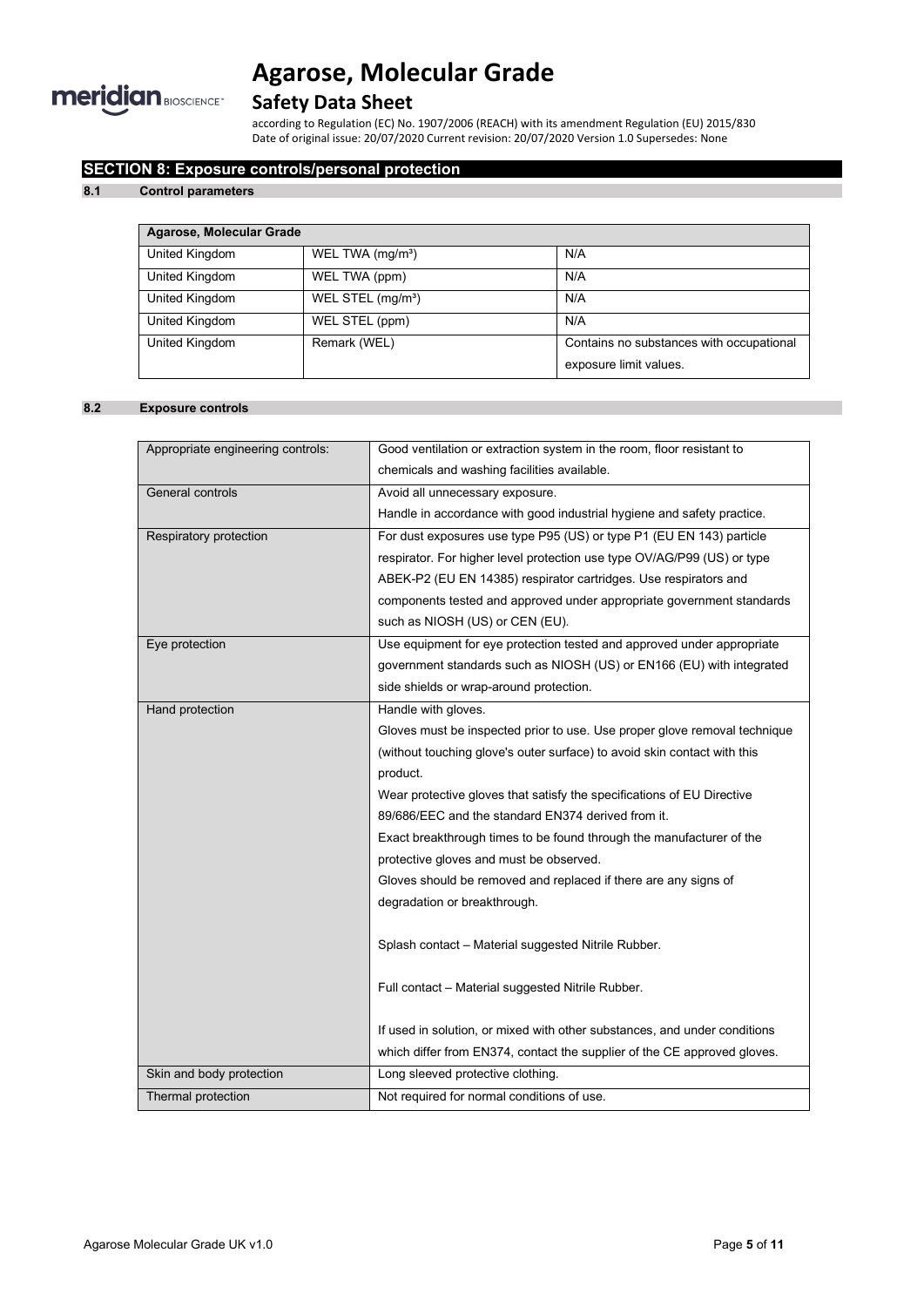

## **Safety Data Sheet**

according to Regulation (EC) No. 1907/2006 (REACH) with its amendment Regulation (EU) 2015/830 Date of original issue: 20/07/2020 Current revision: 20/07/2020 Version 1.0 Supersedes: None

| Other information | Eating, drinking, smoking, taking snuff and storage of food in work areas and |
|-------------------|-------------------------------------------------------------------------------|
|                   | at outdoor workplaces is prohibited. Avoid contact with the skin, eyes and    |
|                   | clothing. Rinse any clothing on which the substance has been spilled, and     |
|                   | soak it in water. Wash hands thoroughly with soap and water when stopping     |
|                   | work and before eating.                                                       |

These recommendations are advisory only and must be evaluated by an industrial hygienist and safety officer familiar with the specific situation of anticipated use by our customers. It should not be construed as offering an approval for any specific use scenario.

### **SECTION 9: Physical and chemical properties**

**9.1 Information on basic physical and chemical properties**

| <b>Agarose, Molecular Grade</b>             |                         |
|---------------------------------------------|-------------------------|
| Physical state:                             | Powder                  |
| Colour:                                     | White                   |
| Molecular Mass:                             | No data available       |
| Odour:                                      | No data available       |
| Odour threshold:                            | No data available       |
| pH:                                         | No data available       |
| Relative evaporation rate (butylacetate=1): | No data available       |
| Melting point:                              | No data available       |
| Freezing point:                             | No data available       |
| Boiling point:                              | No data available       |
| Flash point:                                | No data available       |
| Auto-ignition temperature:                  | No data available       |
| Decomposition temperature:                  | No data available       |
| Flammability (solid, gas):                  | No data available       |
| Vapour pressure:                            | No data available       |
| Relative vapour density at 20 °C:           | No data available       |
| Relative density:                           | No data available       |
| Solubility:                                 | 10 g/l at 80 °C (Water) |
| Log Pow:                                    | No data available       |
| Viscosity, kinematic:                       | No data available       |
| Viscosity, dynamic:                         | No data available       |
| Oxidising properties:                       | No data available       |
| Explosive properties:                       | No data available       |
| Explosive limits:                           | No data available       |

#### **9.2 Other information**

Data for the other parameters of the mixtures are not available, because no registration and no chemical safety report is required.

**Relevant Properties of Substance Group**: None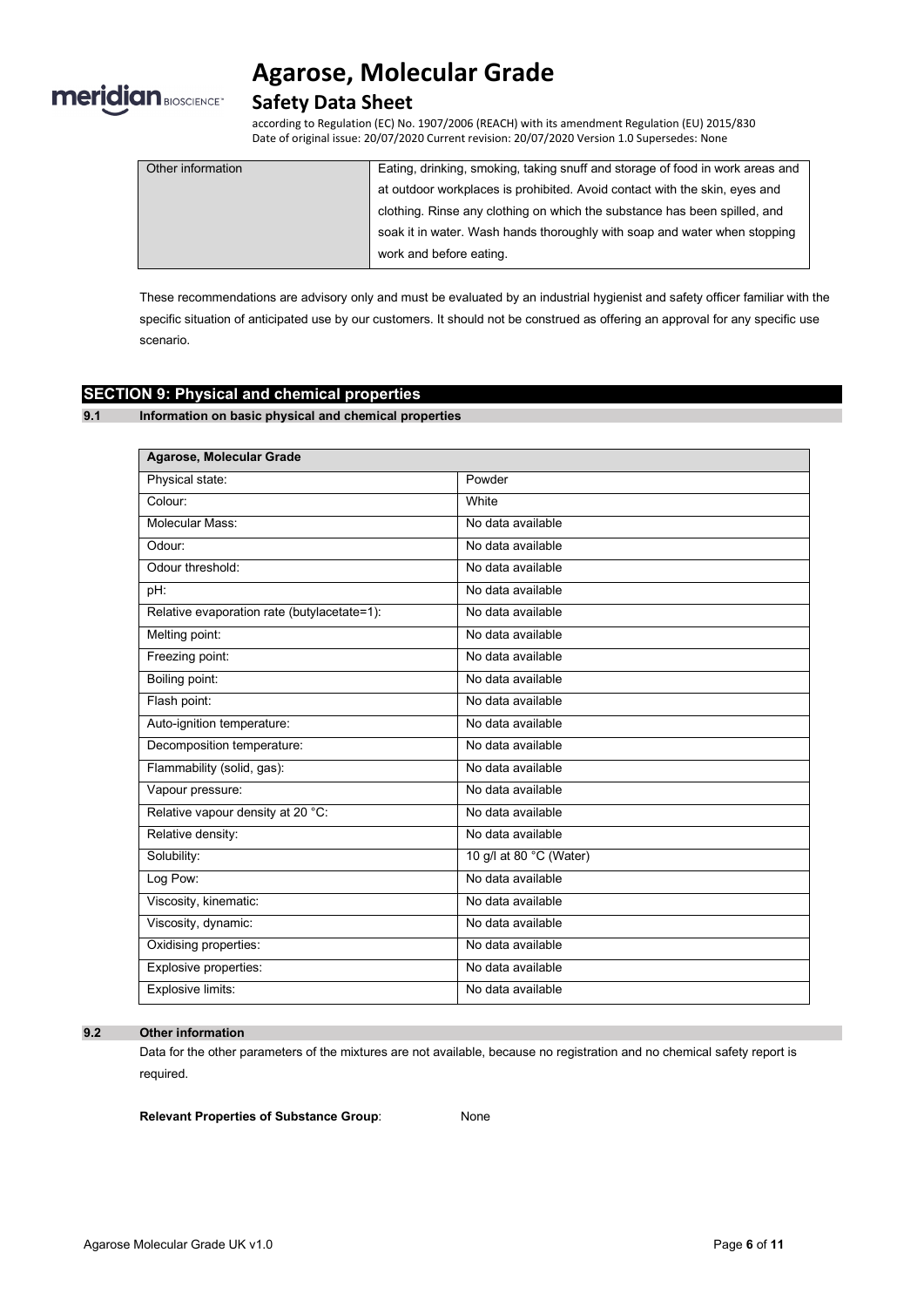

## **Safety Data Sheet**

according to Regulation (EC) No. 1907/2006 (REACH) with its amendment Regulation (EU) 2015/830 Date of original issue: 20/07/2020 Current revision: 20/07/2020 Version 1.0 Supersedes: None

|      | <b>SECTION 10: Stability and reactivity</b>                                    |
|------|--------------------------------------------------------------------------------|
| 10.1 | <b>Reactivity</b>                                                              |
|      | Stable under normal conditions.                                                |
| 10.2 | <b>Chemical stability</b>                                                      |
|      | Stable under recommended conditions.                                           |
| 10.3 | Possibility of hazardous reactions                                             |
|      | None known.                                                                    |
| 10.4 | <b>Conditions to avoid</b>                                                     |
|      | Extremely high or low temperatures.                                            |
| 10.5 | Incompatible materials                                                         |
|      | Strong oxidizing agents.                                                       |
| 10.6 | <b>Hazardous decomposition products</b>                                        |
|      | Hazardous decomposition products formed under fire conditions - Carbon oxides. |
|      | In the event of fire: see section 5                                            |
|      | <b>SECTION 11: Toxicological information</b>                                   |
| 11.1 | Information on toxicological effects                                           |
|      | Quantitative data on the toxicity of this product is not available.            |

| Agarose, Molecular Grade                         |                                                                      |
|--------------------------------------------------|----------------------------------------------------------------------|
| Acute toxicity                                   | Not classified.                                                      |
| Additional information                           | Based on available data, the classification criteria are not<br>met. |
| Skin corrosion/irritation                        | Not classified.                                                      |
| Additional information                           | Based on available data, the classification criteria are not<br>met. |
| Serious eye damage/irritation                    | Not classified.                                                      |
| Additional information                           | Based on available data, the classification criteria are not<br>met. |
| Respiratory or skin sensitisation                | Not classified.                                                      |
| Additional information                           | Based on available data, the classification criteria are not<br>met. |
| Germ cell mutagenicity                           | Not classified                                                       |
| Additional information                           | Based on available data, the classification criteria are not<br>met. |
| Carcinogenicity                                  | Not classified.                                                      |
| Additional information                           | Based on available data, the classification criteria are not<br>met. |
| Reproductive toxicity                            | Not classified.                                                      |
| Additional information                           | Based on available data, the classification criteria are not<br>met. |
| Specific target organ toxicity (single exposure) | Not classified.                                                      |
| Additional information                           | Based on available data, the classification criteria are not<br>met. |
| Aspiration hazard                                | Not classified.                                                      |
| Additional information                           | Based on available data, the classification criteria are not<br>met. |
| Potential adverse human health effects and       | Not expected to present a significant hazard under                   |
| symptoms:                                        | anticipated conditions of normal use.                                |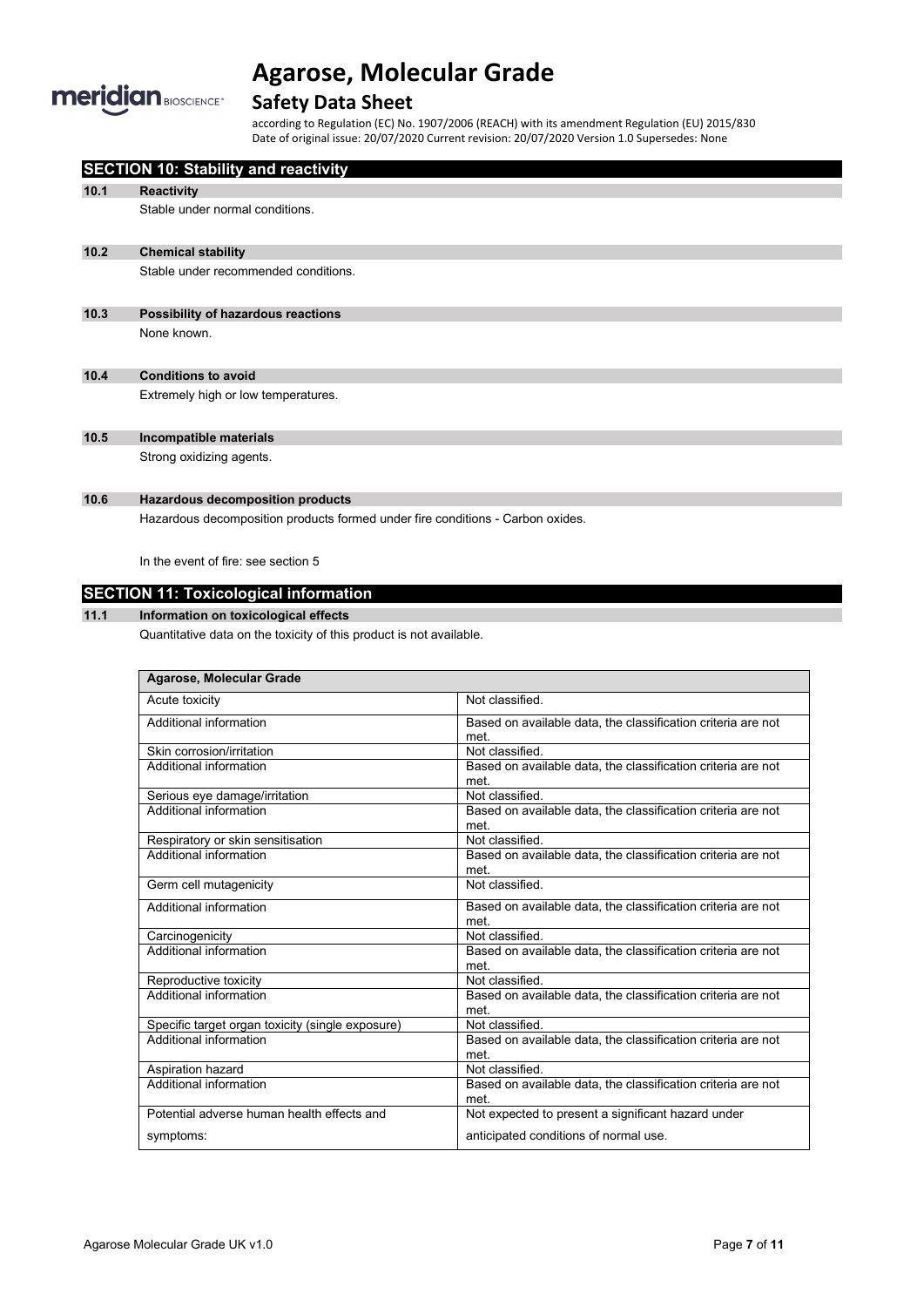

## **Safety Data Sheet**

according to Regulation (EC) No. 1907/2006 (REACH) with its amendment Regulation (EU) 2015/830 Date of original issue: 20/07/2020 Current revision: 20/07/2020 Version 1.0 Supersedes: None

### **SECTION 12: Ecological information**

#### **12.1 Toxicity**

| Agarose, Molecular Grade |                |
|--------------------------|----------------|
| Ecology - Water          | Not Classified |

Environmental hazards must not be labelled with P phrases until 125 mL or 125 g (EU 1272/2008 Annex I - 1.5.2).

### **12.2 Persistence and degradability**

| Agarose, Molecular Grade |                   |
|--------------------------|-------------------|
| Biodegradation           | No data available |

### **12.3 Bioaccumulative potential**

| Agarose, Molecular Grade            |                                     |
|-------------------------------------|-------------------------------------|
| Bioconcentration factor (BCF REACH) | No additional information available |
| Log Pow                             | No data available.                  |

#### **12.4 Mobility in soil**

| Agarose, Molecular Grade |                    |
|--------------------------|--------------------|
| Ecology - Soil           | No data available. |

#### **12.5 Results of PBT and vPvB assessment**

**Agarose, Molecular Grade** This substance/mixture does not meet the PBT criteria of REACH regulation, annex XIII This substance/mixture does not meet the vPvB criteria of REACH regulation, annex XIII

### **12.6 Other adverse effects**

### **Agarose, Molecular Grade**

No additional information available.

### **SECTION 13: Disposal considerations**

### **13.1 Waste treatment methods**

| Waste disposal recommendations: | <b>Product</b>                                                             |
|---------------------------------|----------------------------------------------------------------------------|
|                                 | Offer surplus and non-recyclable solutions to a licensed disposal company. |
|                                 | Contaminated packaging                                                     |
|                                 |                                                                            |
|                                 | Dispose of as unused product.                                              |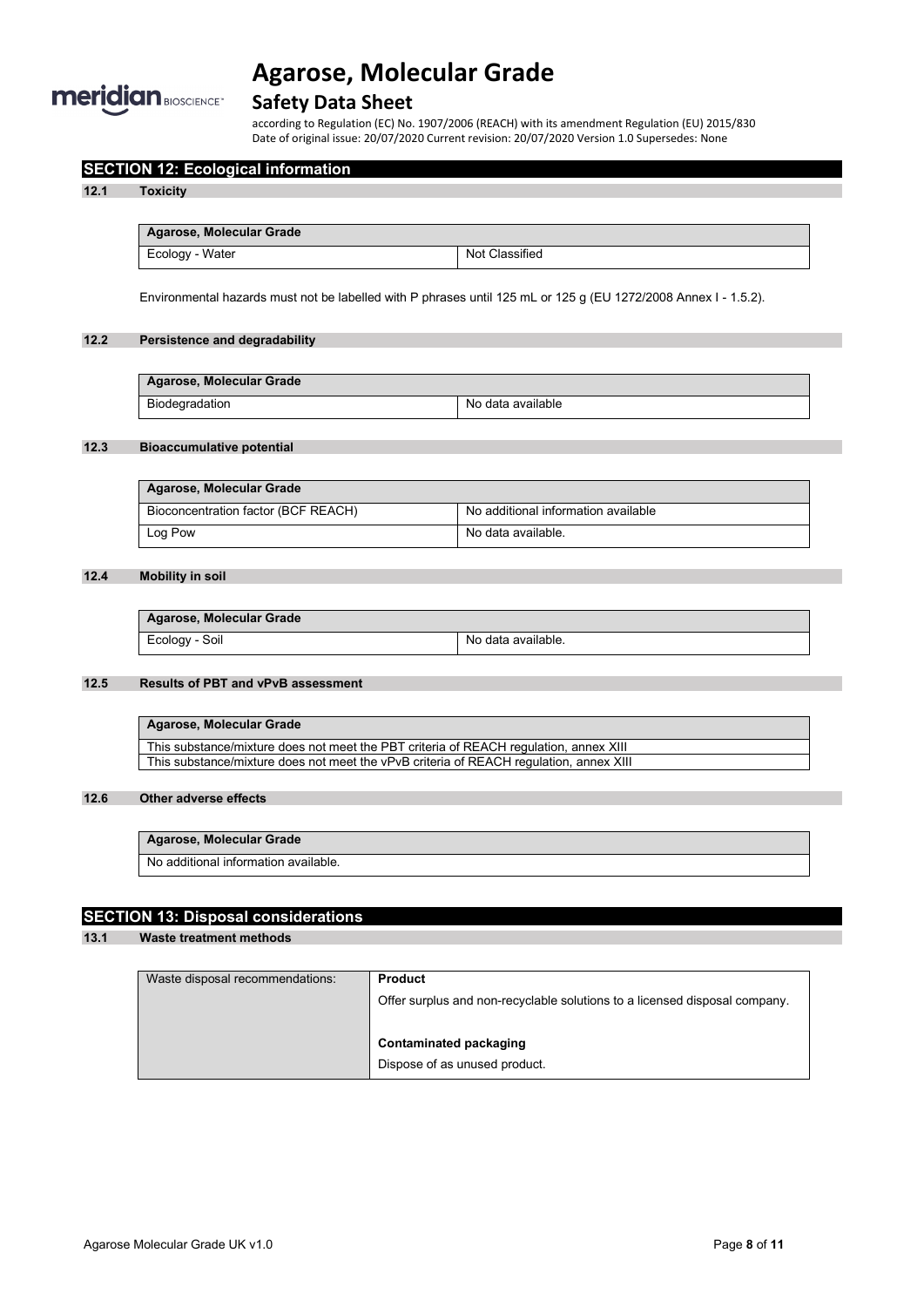

## **Safety Data Sheet**

according to Regulation (EC) No. 1907/2006 (REACH) with its amendment Regulation (EU) 2015/830 Date of original issue: 20/07/2020 Current revision: 20/07/2020 Version 1.0 Supersedes: None

## **SECTION 14: Transport information**

In accordance with ADR / RID / IMDG / IATA / ADN

### **14.1 UN number**

| UN-No. (ADR)  | Not regulated |
|---------------|---------------|
| UN-No. (IMDG) | Not regulated |
| UN-No. (IATA) | Not regulated |
| UN-No. (ADN)  | Not regulated |
| UN-No. (RID)  | Not regulated |

### **14.2 UN proper shipping name**

| Proper Shipping Name        | Not regulated |
|-----------------------------|---------------|
| Proper Shipping Name (IMDG) | Not regulated |
| Proper Shipping Name (IATA) | Not regulated |
| Proper Shipping Name (ADN)  | Not regulated |
| Proper Shipping Name (RID)  | Not regulated |

### **14.3 Transport hazard class(es)**

| Transport hazard class(es) (ADR)  | Not regulated |
|-----------------------------------|---------------|
| Transport hazard class(es) (IMDG) | Not regulated |
| Transport hazard class(es) (IATA) | Not regulated |
| Transport hazard class(es) (ADN)  | Not regulated |
| Transport hazard class(es) (RID)  | Not regulated |

### **14.4 Packing group**

| Packing group        | Not regulated |
|----------------------|---------------|
| Packing group (IMDG) | Not regulated |
| Packing group (IATA) | Not regulated |
| Packing group (ADN)  | Not regulated |
| Packing group (RID)  | Not regulated |

#### **14.5 Environmental hazards**

| the environment<br>tor<br>Dangerous | <b>No</b>                                            |
|-------------------------------------|------------------------------------------------------|
| pollutant<br>Marine                 | No.                                                  |
| Other<br>information                | available<br>∍ supplementarv<br>≀ information_<br>No |

## **14.6 Special precautions for user**

| Overland transport        | Not regulated |
|---------------------------|---------------|
| Transport by sea          | Not regulated |
| Air transport             | Not regulated |
| Inland waterway transport | Not regulated |
| Rail transport            | Not regulated |

### **14.7 Transport in bulk according to Annex II of MARPOL and the IBC Code**

Not applicable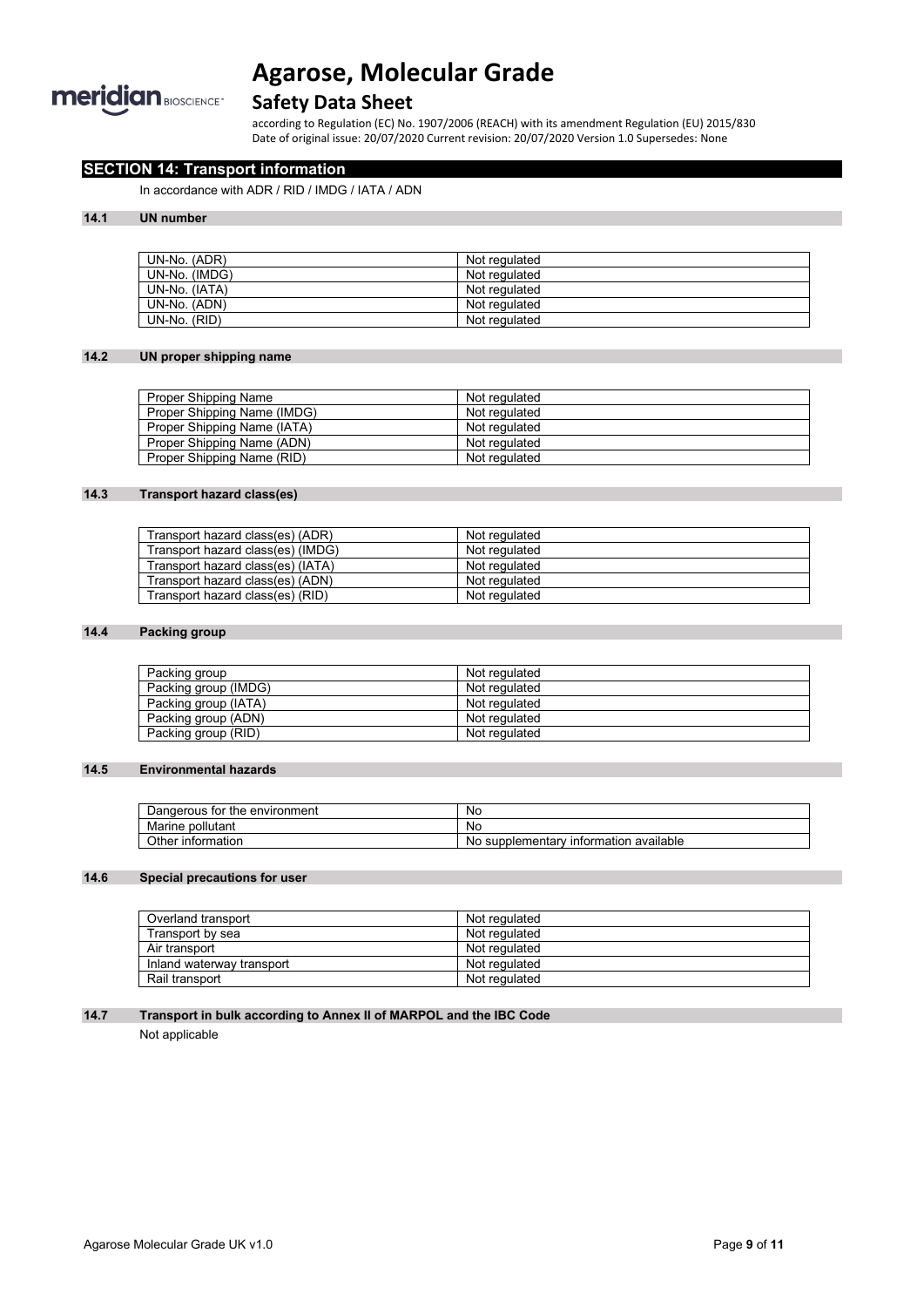

## **Safety Data Sheet**

according to Regulation (EC) No. 1907/2006 (REACH) with its amendment Regulation (EU) 2015/830 Date of original issue: 20/07/2020 Current revision: 20/07/2020 Version 1.0 Supersedes: None

### **SECTION 15: Regulatory information**

**15.1 Safety, health and environmental regulations/legislation specific for the substance or mixture**

Contains no REACH substances with Annex XVII restrictions

Contains no substance on the REACH candidate list ≥ 0,1 % / SCL

Contains no REACH Annex XIV substances

### **15.2 Chemical safety assessment**

**No chemical safety assessment has been carried out**

## **SECTION 16: Other Information**

### **16.1 Full text of H, EUH and P statements**

None None N/A

### **16.2 Training Advice**

Regular safety training

### **16.3 Abbreviations and acronyms**

| <b>ADR</b>       | Accord européen relatif au transport international des marchandises Dangereuses par Route      |
|------------------|------------------------------------------------------------------------------------------------|
| <b>ATE</b>       | <b>Acute Toxicity Estimate</b>                                                                 |
| CAS              | Chemical Abstracts Service number                                                              |
| <b>CLP</b>       | Classification, Labeling and Packaging                                                         |
| <b>DNEL</b>      | Derived No effect Limit                                                                        |
| EC               | European Community                                                                             |
| EC <sub>50</sub> | <b>Effective Concentration 50%</b>                                                             |
| EN               | European Norm                                                                                  |
| <b>IARC</b>      | International Agency for Research on Cancer                                                    |
| <b>IATA</b>      | International Air Transport Association                                                        |
| <b>IBC</b>       | Intermediate Bulk Container                                                                    |
| <b>IMDG</b>      | International Maritime Dangerous Goods Code                                                    |
| <b>IMO</b>       | International Maritime Organisation                                                            |
| LC50             | Lethal Concentration 50%                                                                       |
| LD50             | Lethal Dose 50%                                                                                |
| <b>MAC</b>       | <b>Maximal Allowed Concentration</b>                                                           |
| O/W              | Oil-in-Water (chemistry)                                                                       |
| OECD             | Organisation for Economic Co-operation and Development                                         |
| <b>PBT</b>       | Persistent, bioaccumulative and toxic                                                          |
| <b>PMcc</b>      | Pensky-Martens Closed Cup test                                                                 |
| PNEC             | Predicted no effect concentration                                                              |
| <b>REACH</b>     | Registration, Evaluation and Authorisation of CHemicals                                        |
| <b>RID</b>       | Règlement concernant le transport international ferroviaire de marchandises                    |
| <b>STEL</b>      | Short Term Exposure Limit                                                                      |
| <b>TWA</b>       | Time Weighted Average                                                                          |
| <b>UNXXXX</b>    | Number assigned by the United Nations Committee of Experts on the Transport of Dangerous Goods |
| vPvB             | Very persistent and very bioaccumulative                                                       |

### **16.4 Recommended Restriction on Use**

Only for professional user working under controlled conditions.

Consider employee restrictions for young people (e.g. 94/33/EC)

Consider employee restrictions for pregnant women and nursing women (e.g. 92/85/EEC)